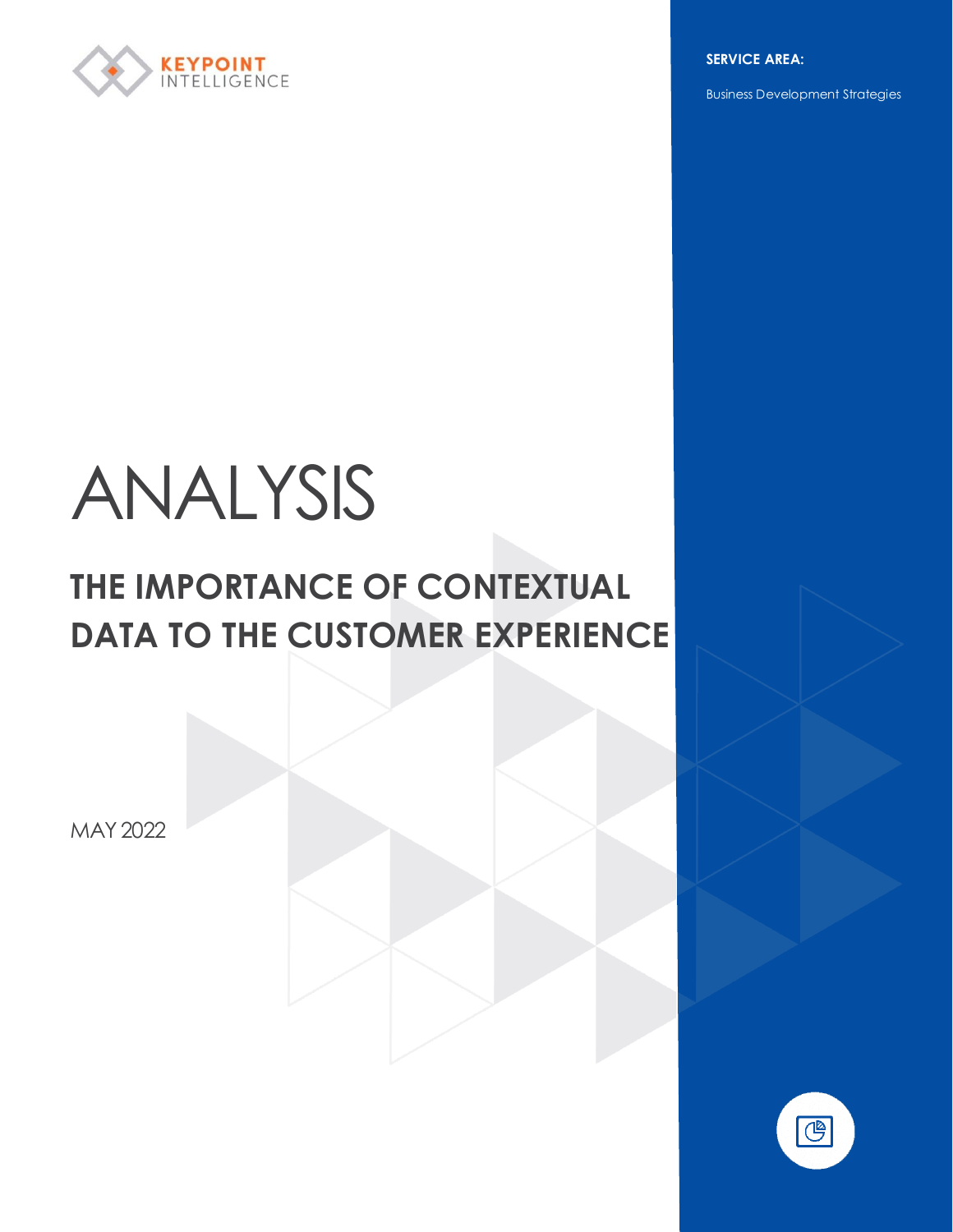### **Table of Contents**

## **List of Figures**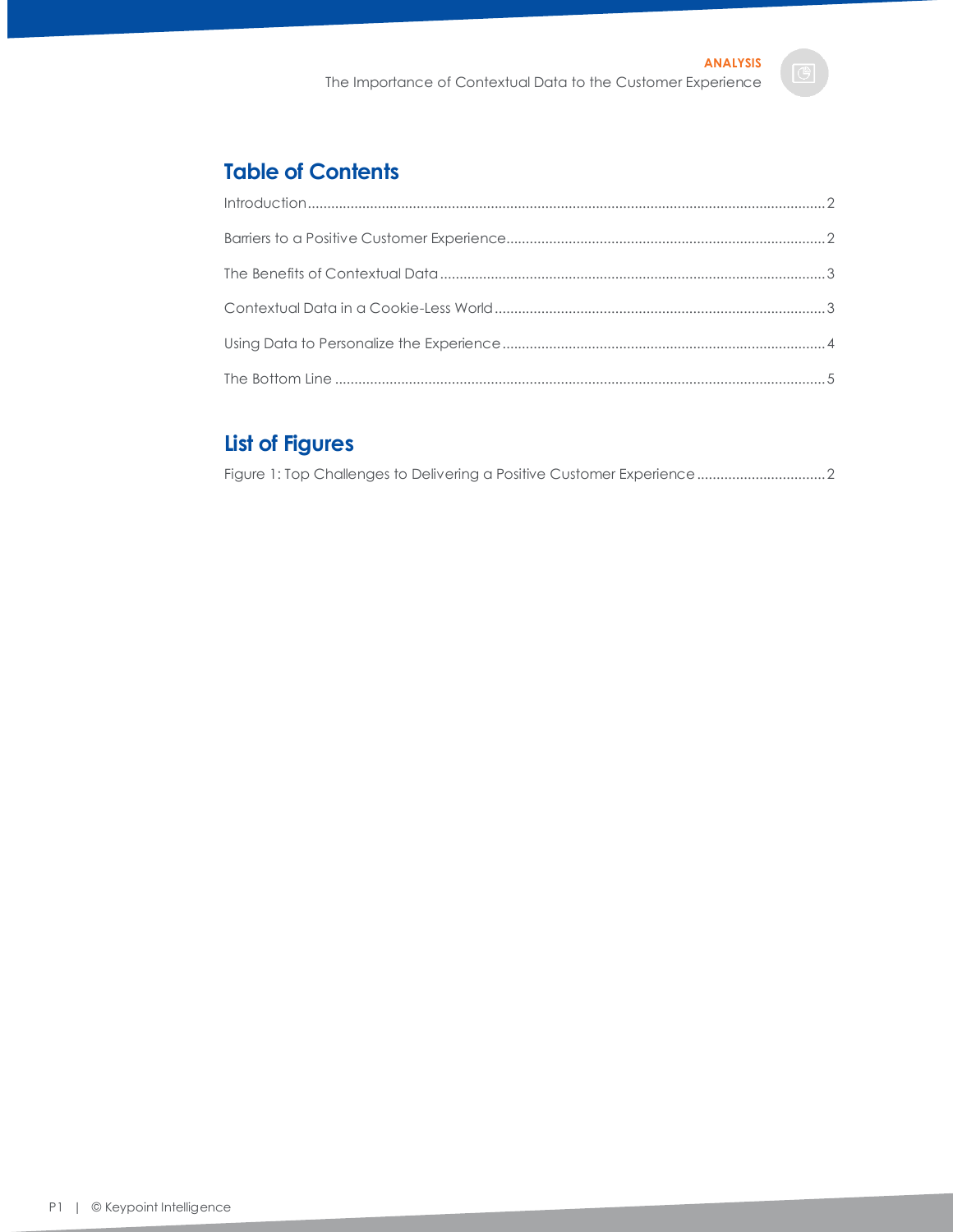#### <span id="page-2-0"></span>**Introduction**

Customer experience (CX) is a big priority for most businesses. Many leaders believe that they know their clients, but this belief means little if their customers feel otherwise. According a Merkle Report entitled "The State of Customer Experience Transformation," businesses might not understand their customers as well as they think they do. Although 86% of business leaders stated that their firms already understood and met their clients' needs, many of their customers simply don't agree.

Today's businesses are investing a lot of money in understanding their customers and are collecting a huge amount of data on them, but their insights on customers' overall experiences are limited. Basically, they lack the contextual data that is required to deliver a meaningful customer journey.

#### <span id="page-2-1"></span>**Barriers to a Positive Customer Experience**

Siloed systems remain a huge barrier to a positive customer experience. SMG/CMSWire's 2021 Digital Customer Survey reveals that many businesses are contending with siloed systems and/or fragmented customer data. In addition, nearly a quarter of respondents admitted that they had limited insights into their customers' needs or journeys.

<span id="page-2-2"></span>



Source: *Digital Customer Survey*, SMG/CMSWire 2021; Recreated by Keypoint Intelligence *Note: Only the top responses have been charted.*

Delivering the best possible CX is more complicated than ever before, thanks to the speed with which customers' needs are changing. Of course, the COVID-19 pandemic—which still remains a part of our lives—has done nothing to slow down these shifts. The world has changed, customers have changed in response, and businesses have no choice but to go with the flow. In today's world, delivering intelligent and relevant messaging is all about connecting this messaging to a customer's individual records. This is where contextual data comes in.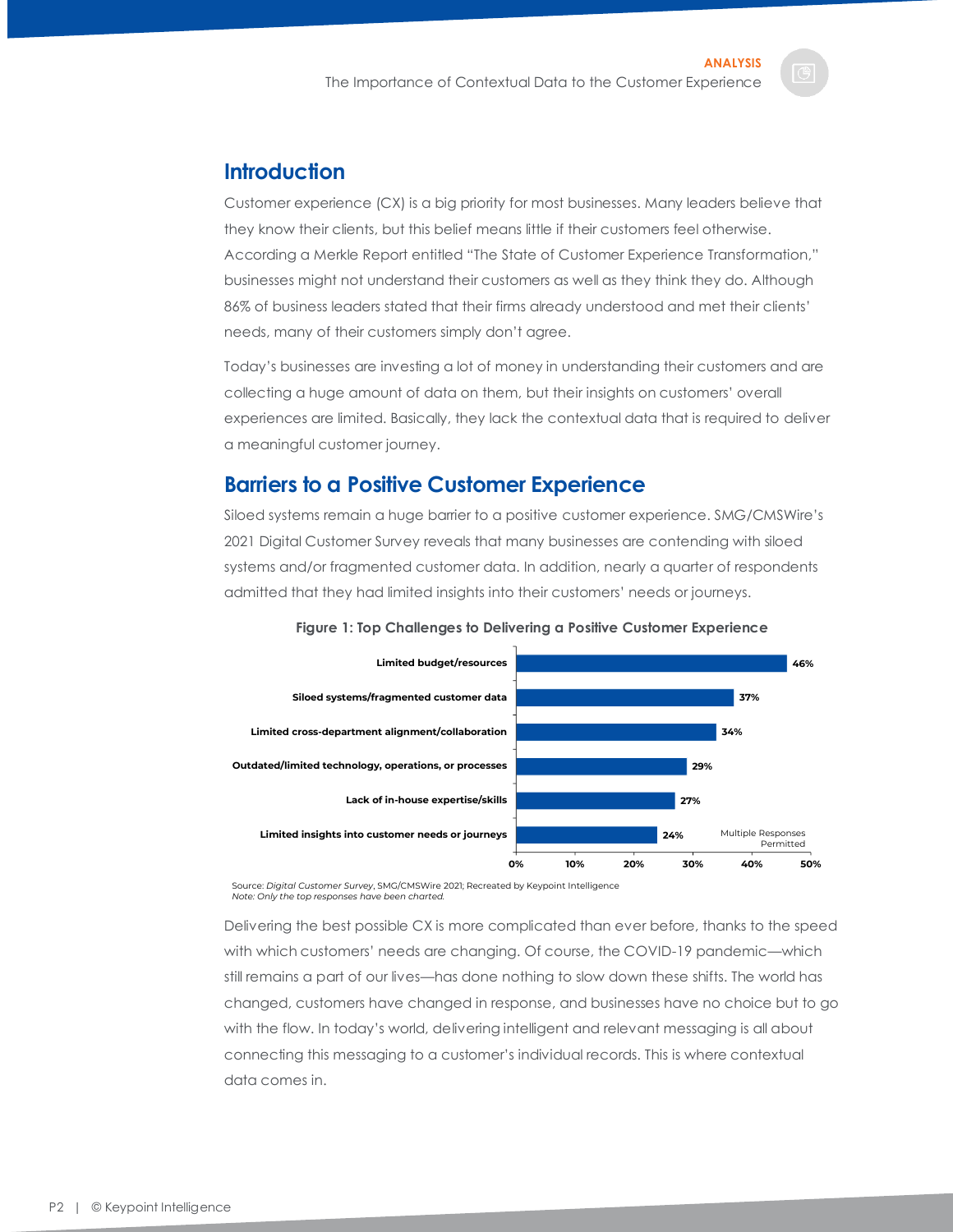#### <span id="page-3-0"></span>**The Benefits of Contextual Data**

According to [a blog](https://www.aceyus.com/blog/contextual-data-improve-customer-experience/) by Jacob Britt of Aceyus, context can improve sales as well as customer retention. Contextual data offers the following benefits:

- It helps businesses predict customer behaviors by combining past data with future possibilities
- It helps contact centers increase sales and improve retention rates because agents can better determine where each caller is in his/her individual purchasing journey

Statements, invoices, policies, and other documents are incredible sources of customer data, and they basically serve as snapshots of an individual customer's unique journey. The data in these documents is legal and accurate, and combining more than one data snapshot from a single customer can offer insight into how their journey has progressed over time. You can also compare their data with that of similar customers to create a profile of likely next steps or behaviors.

By using contextual data to improve customer communications, you can help lead your customers toward the next best action while also fostering an increased sense of loyalty. In addition, this data can be used to identify customers with a high churn rate and then determine the best post-composition actions. An improved CX can reduce the risk of churn. And thanks to artificial intelligence, the technology for analyzing contextual data is getting better all the time.

#### <span id="page-3-1"></span>**Contextual Data in a Cookie-Less World**

Cookies are small files stored on a computer's browser that are generated whenever you visit a website. Basic cookies are essential for websites to function properly. When used responsibly, they enable brand owners to provide prospects and customers with highly relevant communications and offer a better customer experience. Although most cookies are safe, they have recently come under scrutiny due to new privacy risks associated with widespread public access to digital mobile networks and the internet.

Many consumers are concerned that cookies will enable businesses to track their internet activity without their consent. As a result, some individuals choose to open their browsers in incognito or private mode. These options make it possible to browse privately, so their online activities can't be tracked. Websites see the visitor as a new user and won't know who they are unless they sign in. Even in these modes, however, not all cookies are completely blocked. Browsers will still temporarily accept cookies according to the user's regular preferences.

Data collected by cookies counts as personal information. Due to heightened awareness about technology tracking, consumers are increasingly turning off location services,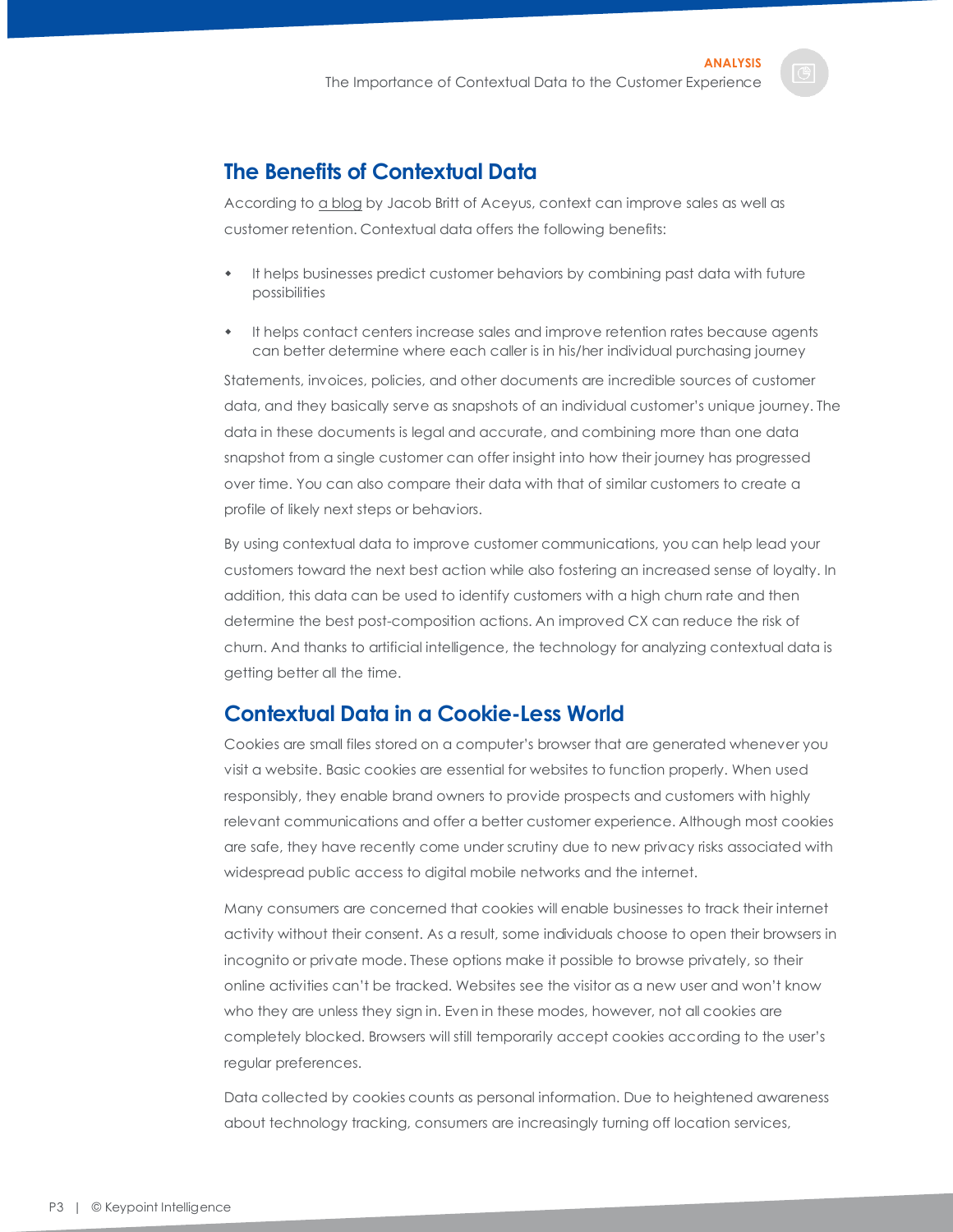downloading personal VPNs, and monitoring the output of their personal information. Some major browsers like Firefox and Safari already block all third-party cookies by default. In response to stricter data privacy laws, Google announced plans to stop the use of all third-party cookies in its Chrome browser by the end of 2023.

Some businesses are panicking over a shortage of cookies as a result of these increased data privacy regulations, but the situation is not as dire as it might seem. For one thing, there's a big difference between first-party and third-party cookies. Specifically:

- First-party cookies are placed on your computer if you visit a website. They represent data that has been directly obtained from a customer's relationship with a company, and they will often "remember" users' personal settings so they don't have to enter the same information multiple times. Businesses will still be allowed to use first-party cookies, even as third-party cookies are being phased out. Responsible website owners are transparent about the cookies that are placed and will provide options so visitors can limit the information that is collected, if they so choose.
- Third-party cookies are first-party cookies that have been sold to or collected by other marketers. They are used by advertisers to track a visitor's activity across various websites. Pop-up ads are a good example of third-party cookies—it's no coincidence when a pop-up ad suddenly features a product that you just happened to be browsing on another website. Although third-party cookies have been a reliable source for marketers to target ads in the past, the increased focus on privacy suggests that first-party strategies will be better suited for data collection in the future.

As is the case with everything, it's important to understand the specifics of today's data privacy rules and how they will affect your business. To remain compliant with the latest data privacy and cookie laws, you should:

- Notify visitors that you use cookies on your website
- Share what types of cookies you are using
- Inform visitors about why you use cookies
- Let website visitors know how they can opt out of having cookies placed on their devices

Third-party cookies will be going away, so digital marketers will need to find new ways to capture data and information. Because contextual advertising can work with first-party cookies, it might be the solution that marketers are seeking.

#### <span id="page-4-0"></span>**Using Data to Personalize the Experience**

Despite the challenges associated with heightened data security concerns, businesses and consumers still expect a personalized purchasing and marketing experience. Personalization is a proven way to increase customer engagement. We see personalized print in our daily lives. A postcard will remind you that it's time for an oil change, and it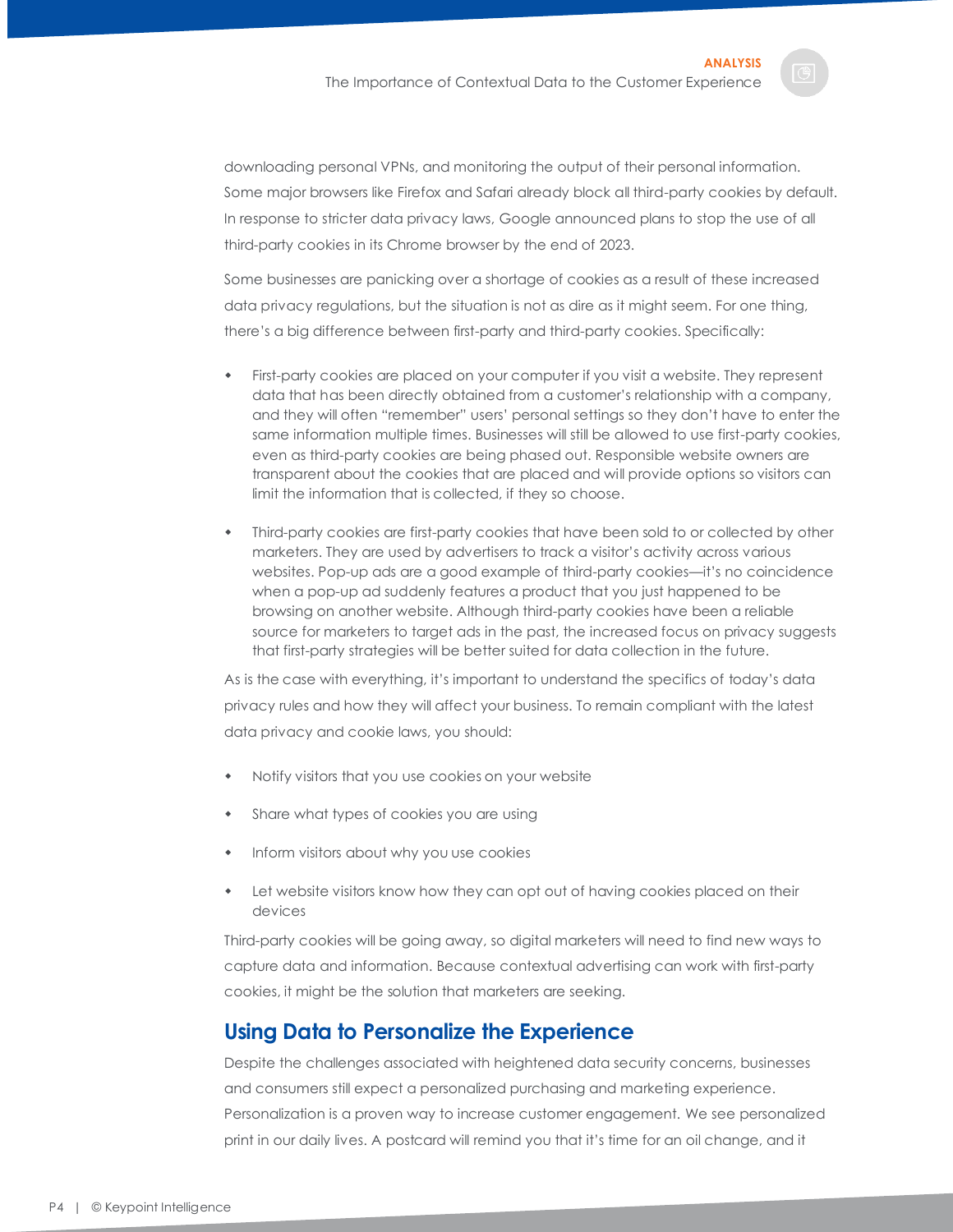might even include an image of your car's specific model. The graphs on a bank statement will show you how your financial situation has changed over time. Variable data marketing enables efficient advertising that is designed around a prospect's or client's individual needs.

Applying data for one-to-one marketing use is the driving force in appealing to a customer's sense of loyalty and satisfaction. There are many ways to use personalization to attract your customers into willing participation. Explore the new techniques that can be incorporated and consider revisiting more established techniques like personal QR codes that link to a personalized video or message. Today's marketing professionals understand that distinctive and exclusive correspondence can have a positive effect on customer loyalty.

#### <span id="page-5-0"></span>**The Bottom Line**

With today's volatile data market, it is important to form new habits and re-evaluate your existing ones. Businesses must inform consumers about the personal information that is being collected about them, as well as enable them to opt out of data tracking. The death of third-party cookies will shift the focus to first-party cookies, which relies on publicly available information or data that a customer has willingly provided to a business. Fortunately, businesses and consumers understand that the companies they do business with have access to their personal data, and they have come to expect a personalized experienced that is based on this information.

Contextual data can be used to deliver personalized communications that are truly relevant to recipients. Data is the key to improving the customer experience, but simply collecting this data is not enough. It must be used to deliver contextual and relevant messaging that will resonate with customers based on where they are in their purchasing or decision-making journey.